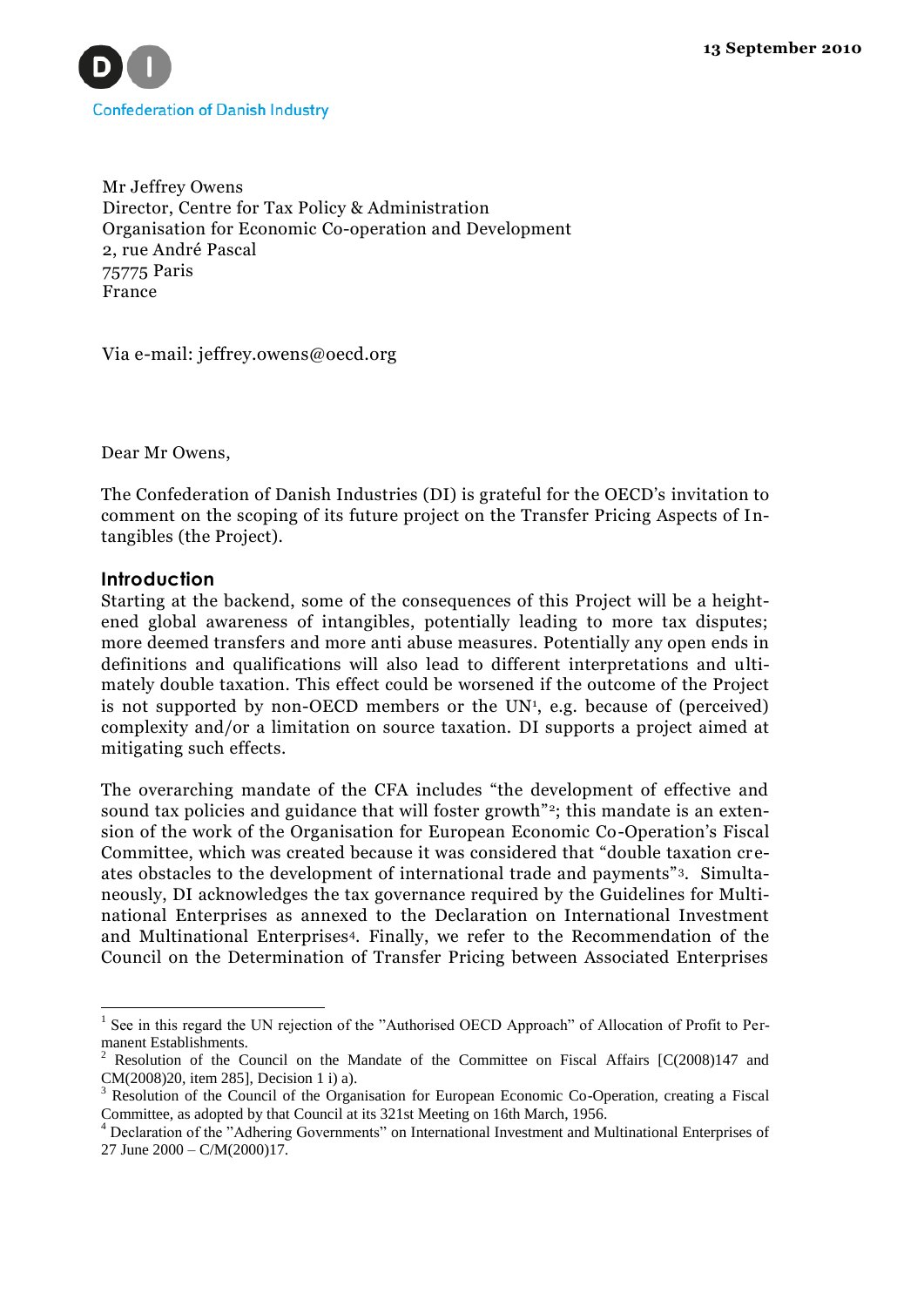and in particular its consideration of the need for consistency in the determination of income and expenses<sup>5</sup> .

# **OECD Questions**

The OECD invites input on:

- the most significant issues encountered in practice on intangibles and transfer pricing;
- identifying shortfalls in existing OECD guidance;
- areas in which the OECD could do useful further work; and
- the format of the final output of the Project.

DI's comments pertain to first three bullets in general.

## **DI's comments**

DI supports the comments other industry groups, such as BIAC and TEI, are making on the need to identify intangibles, need to identify the owners of intangibles for tax purposes, and on the wish for further guidance on the valuation of intangibles. In addition, DI believes that this Project should make the avoidance of double taxation just as much a priority as the avoidance of non-taxation.

Before it is possible to expand on the avoidance of double taxation, it is necessary to make an additional comment on the valuation of intangibles.

### **Valuation of intangibles**

DI believes that a discussion on the valuation of intangibles needs to be preceded by the (more difficult?) question of the allocation of income to intangibles. Once the income allocable to an intangible has been identified, the valuation of that intangible should be an easier exercise. It is more in line with the fundamentals of the arm's length principle to allocate the income/benefit first, before determining a price/value. For example, if A transfers an intangible to B, why would B pay the cost price of 100 of that intangible, when the (future) income allocable to that intangible is not expected to exceed 50.

This seemingly logical approach does have consequences. One is the possible elimination of different valuation methods between "low value" and "high value" intangibles.

## **Elimination of double taxation**

It will be fair to say that taxpayers should generally not mind where they pay tax, as long as they pay it once only. This requires the Project to produce clear guidance on the taxation of intangibles, which does not lead to differences in determining:

- what an intangible is;
- who benefits from the income from an intangible (ownership) and who should pay for acquiring/using an intangible; or
- what the value of that intangible or the use of that intangible should be.

 $\ddot{\phantom{a}}$ <sup>5</sup> Recommendation of the OECD Council on the Determination of Transfer Pricing between Associated Enterprises as amended through 28 October 1999 – C(99)138.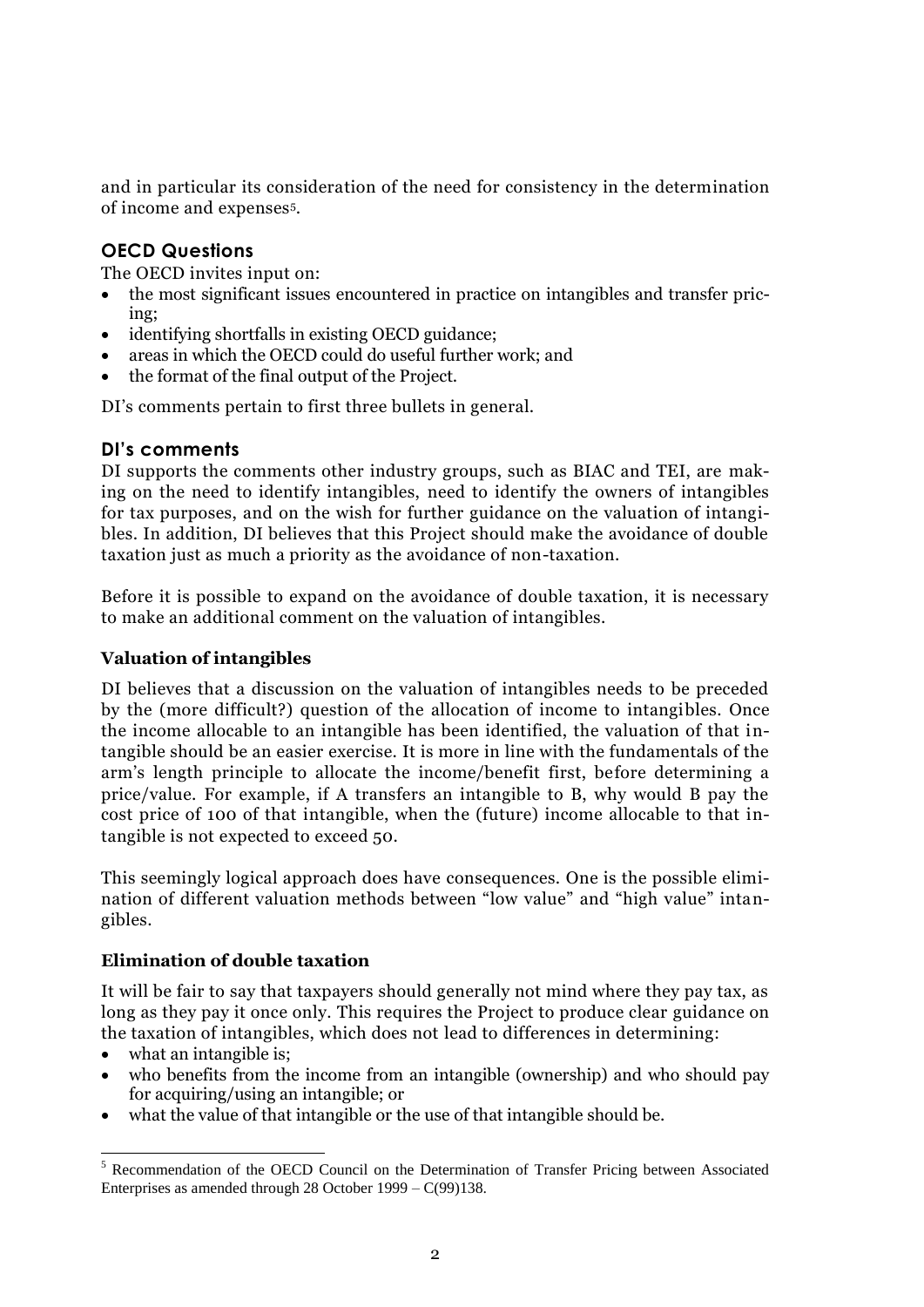In addition there should be a backup mechanism bringing tax authorities to an agreement on any difference on the above, rather than to settle for partial double taxation and the objectionable acceptance of obstacles to the free movement of goods, services and capital between countries<sup>6</sup> . We invite the Project to explore simple, practical means of achieving this, such as suggesting informal face to face meetings between both the authorities involved and the taxpayers involved to get all facts and concerns above the table. Where none of the parties involved have hidden agendas, such meetings will prove to be powerful and efficient solutions.

#### **What an intangible is**

What intangibles are can be determined both by definition (positive or negative), or by a description of typical case studies. DI's observations in this regard are:

- the more inclusive the Project scope is, the more useful the guidance will be;
- unless they help in identifying intangibles, categorising intangibles does not make sense, if the categories are treated the same for tax purposes<sup>7</sup>;
- an essential part of identifying intangibles for tax, will be identifying their transferability: Both taxpayers and tax authorities need to know if, and when intangibles can be sold/moved.

#### **Who benefits and who pays**

Governments need to agree on who receives income from intangibles and who pays for those intangibles. Not only should the amount (deemed to be) received match the amount (deemed to be) paid, but, as a rule, the treatment of those receipts/payments should be mirror images of each other: One should be taxable and the other tax deductible/depreciable. DI does not agree to any notion that the treatment of these payments is a matter of national (anti-abuse) taxation outside the scope of the CFA, as such a notion has the effect of easily rendering toothless all previous OECD mandates, considerations and decisions mentioned in this paper. This is not aligned with the good faith the Vienna Convention on the Law of Treaties<sup>8</sup> requires.

#### **The value of intangibles**

 $\ddot{\phantom{a}}$ 

We discussed the allocation of income to intangibles above. In addition, we suggest the following related reality check to minimise the risk of double taxation. The income allocated to different intangibles of members of a group need to be related to the actual income accumulated by that group to ensure that the allocated income does not exceed the real income generated. This approach implies two different exercises: First, it requires that all the intangibles of the relevant group members involved are identified, in order to be certain that the income allocated to those intangibles does not exceed 100% of the realised income; second, it requires that the

<sup>&</sup>lt;sup>6</sup> Recommendation of the OECD Council on the Determination of Transfer Pricing between Associated Enterprises as amended through 28 October 1999 –  $C(99)138$ , fourth paragraph.

<sup>7</sup> See in this regard Chapter VI of the 2009 Edition of the Transfer Pricing Guidelines, which discusses the differences between commercial intangibles, trade intangibles, marketing intangibles and know-how and trade secrets, without necessarily giving clear guidance on how these should be treated different for transfer pricing purposes.

<sup>8</sup> Vienna Convention on the law of treaties, conclude 23 May 1969 in Vienna, articles 26 and 31.